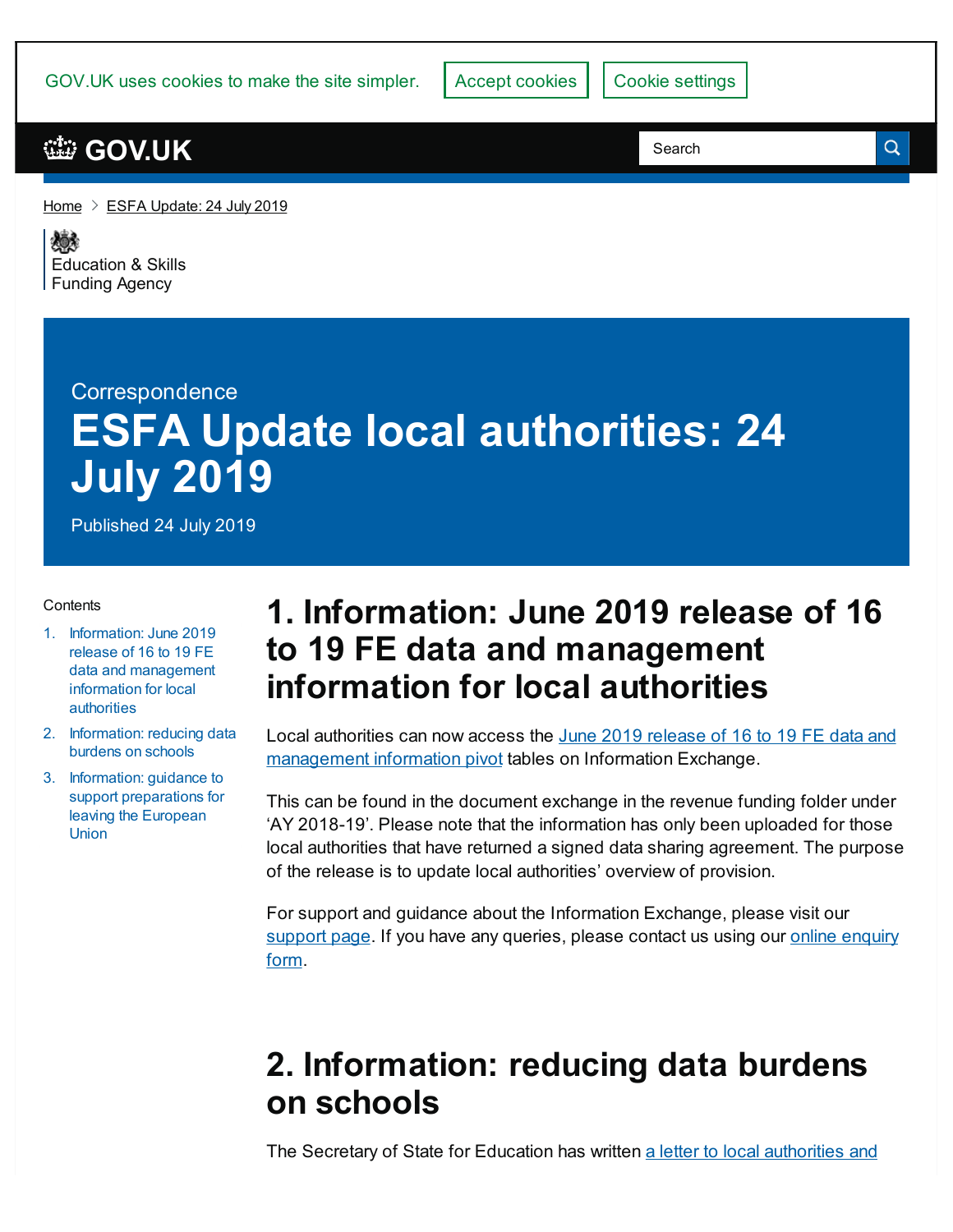academy trusts about the importance of tackling workload issues.

The letter highlights their role in reviewing and reducing data burdens on the schools they support in line with the [recommendations](https://www.gov.uk/government/publications/teacher-workload-advisory-group-report-and-government-response) in the making data work report.

## <span id="page-1-0"></span>**3. Information: guidance to support preparations for leaving the European Union**

As a responsible government we have been planning, and continue to prepare for all eventualities, and that includes managing the impacts of a no deal Brexit if they arise.

The government has published extensive advice on the steps that citizens, businesses and other organisations may need to take to prepare for our exit from the EU. We recommend that the further education sector takes the necessary steps to ensure they are similarly prepared and we know that many of you have plans ready to put into action.

As part of our [preparations,](https://www.gov.uk/government/publications/eu-exit-no-deal-preparations-for-schools-in-england) we have updated our existing guidance to support the schools sector to prepare for Brexit. The guidance signposts education institutions to relevant information, setting it in the context of how it may affect the education sector.

We will be updating it further as information becomes available.

**Is this page useful?** [Yes](https://www.gov.uk/contact/govuk) [No](https://www.gov.uk/contact/govuk) Is the Magnetic Control of the *Islamica Control is* the *Islamic useful?* Yes No Is the *Page?* 

#### **Prepare for Brexit**

Prepare your business or [organisation](https://www.gov.uk/business-uk-leaving-eu) for Brexit

Living in [Europe](https://www.gov.uk/uk-nationals-living-eu) after Brexit

[Prepare](https://www.gov.uk/prepare-eu-exit) for Brexit if you live in the UK

[Continue](https://www.gov.uk/staying-uk-eu-citizen) to live in the UK after Brexit